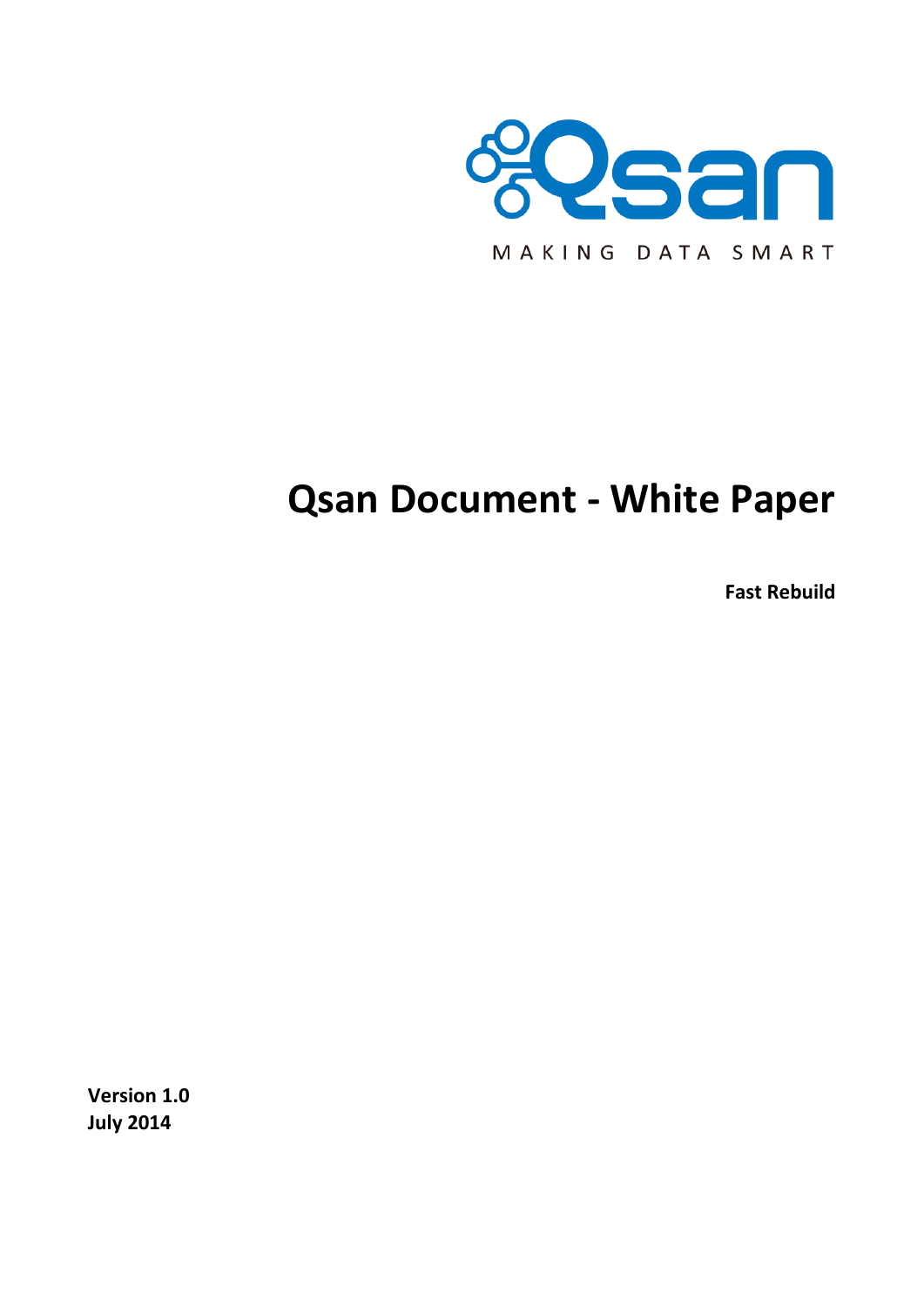

#### **Copyright**

**Copyright@2004~2014, Qsan Technology, Inc.** All rights reserved. No part of this document may be reproduced or transmitted without written permission from Qsan Technology, Inc.

#### **Trademarks**

All products and trade names used in this manual are trademarks or registered trademarks of their respective companies.

#### **Qsan Technology, Inc.**

4F., No.103, Ruihu St., Neihu Dist., Taipei City 114, Taiwan (R.O.C.)

Tel: +886-2-7720-2118 Fax: +886-2-7720-0295

Email: [Sales@QsanTechnology.com](mailto:Sales@QsanTechnology.com) Website: [www.QsanTechnology.com](http://www.qsantechnology.com/)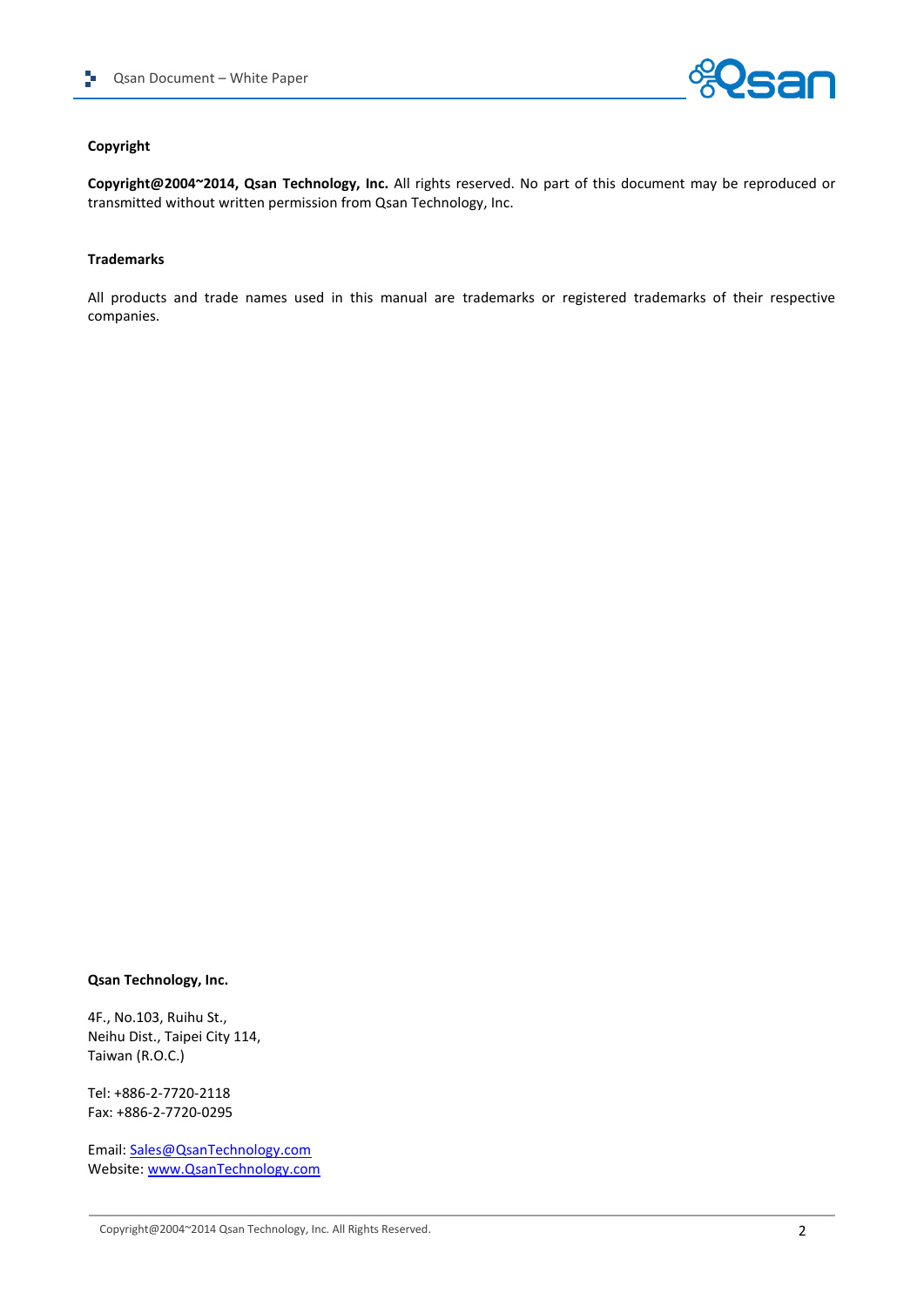

## **Introduction**

When executing rebuild, the Fast Rebuild feature skips any partition of the virtual disk where no write changes have occurred, it will focus only on the parts that have changed. This mechanism may reduce the amount of time needed for the rebuild task. It also reduces the risk of RAID failure cause of reducing the time required for the RAID status from degraded mode to healthy. At the same time, it frees up CPU resources more quickly to be available for other I/O and demands.

## **Solution**

Without Fast Rebuild feature, rebuild will start from the beginning partition to the end. It may spend lots of time to complete the task. When enabling Fast Rebuild feature, it will rebuild the partition with the changed only.

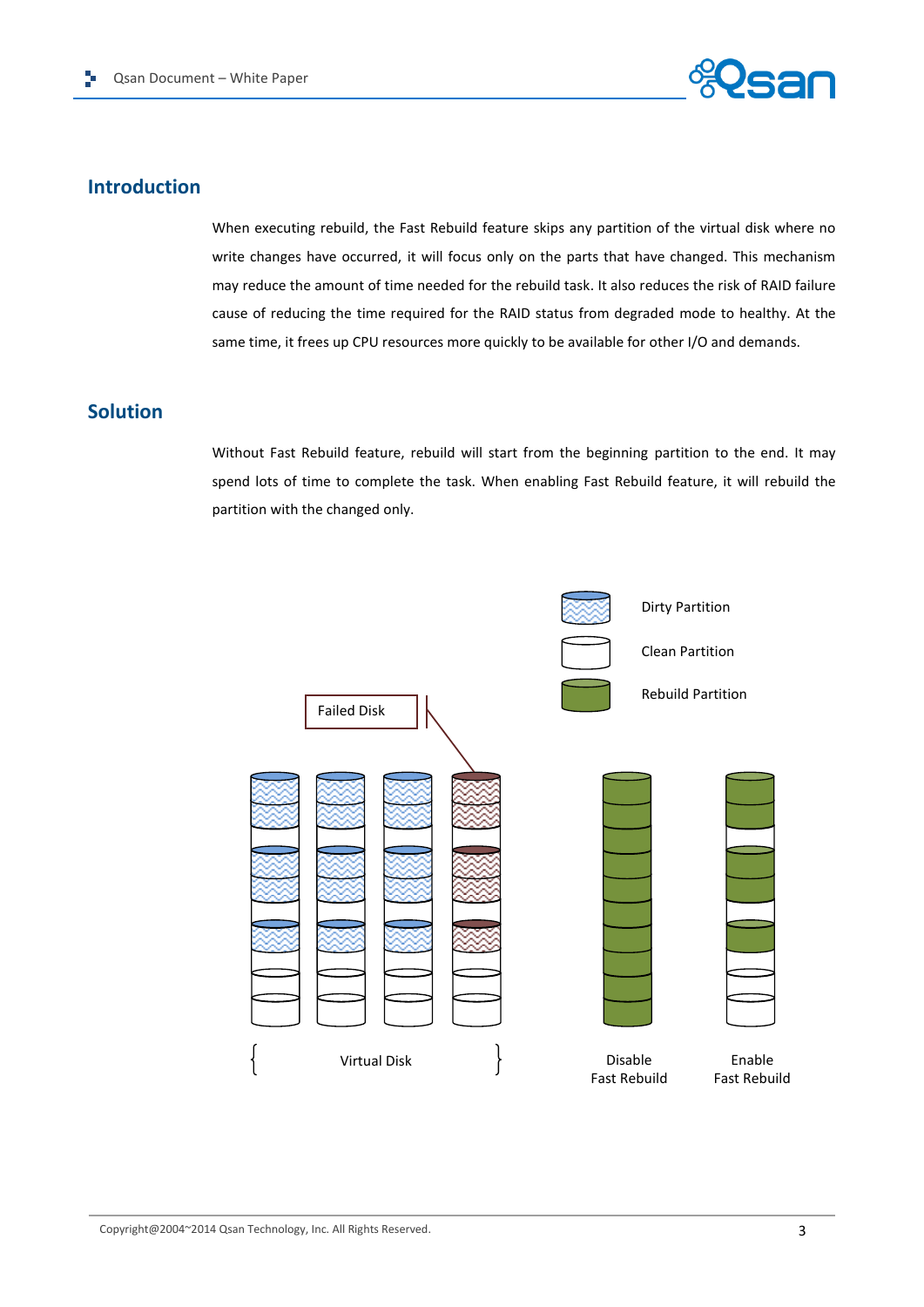



**TIP:**

With less changed partition, the Fast Rebuild feature may go faster. If the virtual disk is full of changed partition. The rebuild may take the same time without Fast Rebuild feature.

# **Configuration**

When creating a virtual disk, enable the Fast Rebuild. The default is disabled.

| <b>Create a Virtual Disk</b> |                                                                    |                                                       |              |  |
|------------------------------|--------------------------------------------------------------------|-------------------------------------------------------|--------------|--|
| <b>Virtual Disk Name:</b>    |                                                                    |                                                       |              |  |
| Data Storage:                | Test1                                                              | $\checkmark$                                          |              |  |
| Size:                        | 1443                                                               | $GB$ $\vee$                                           |              |  |
| <b>Stripe Size (KB):</b>     | 64                                                                 | $\checkmark$                                          |              |  |
| <b>Block Size (Bytes):</b>   | 512                                                                | $\checkmark$                                          |              |  |
| <b>Cache Mode:</b>           |                                                                    | O Write-through Cache $\odot$ Write-back Cache $\Box$ |              |  |
| <b>Priority:</b>             | $\odot$ High Priority $\odot$ Medium Priority $\odot$ Low Priority |                                                       |              |  |
| <b>Bq Rate:</b>              | 4                                                                  | ₽<br>$\checkmark$                                     |              |  |
| <b>Read-Ahead:</b>           | Enabled                                                            | ß<br>$\vee$                                           |              |  |
| <b>AV-Media Mode:</b>        | <b>Disabled</b>                                                    | $\vee$                                                |              |  |
| Erase:                       | Do Not Erase                                                       | $\vert \mathbf{v} \vert$                              |              |  |
| <b>Fast Rebuild:</b>         | Enabled<br><b>Disabled</b>                                         |                                                       |              |  |
| <b>Disk Type:</b>            | <b>RAID</b>                                                        |                                                       |              |  |
|                              |                                                                    |                                                       |              |  |
|                              |                                                                    |                                                       | OK<br>Cancel |  |

## **Constraint**

Here are some constraints about Fast Rebuild.

- Only thick/fat RAID group supports this feature. Thin provision RAID group already has this feature implement.
- When rebuild happened in a fast rebuild virtual disk, clean partitions are not rebuilt since there are no data saved there. Though clean partitions are never rebuilt, their health status is good.
- If all partitions of the fast rebuild virtual disk are clean, then no rebuild would happen and no event would be sent.
- The RAID stacks could not use optimize algorithm to compute parities of a partition which is not rebuilt. Thus, the performance of random write in a clean partition would be worse.